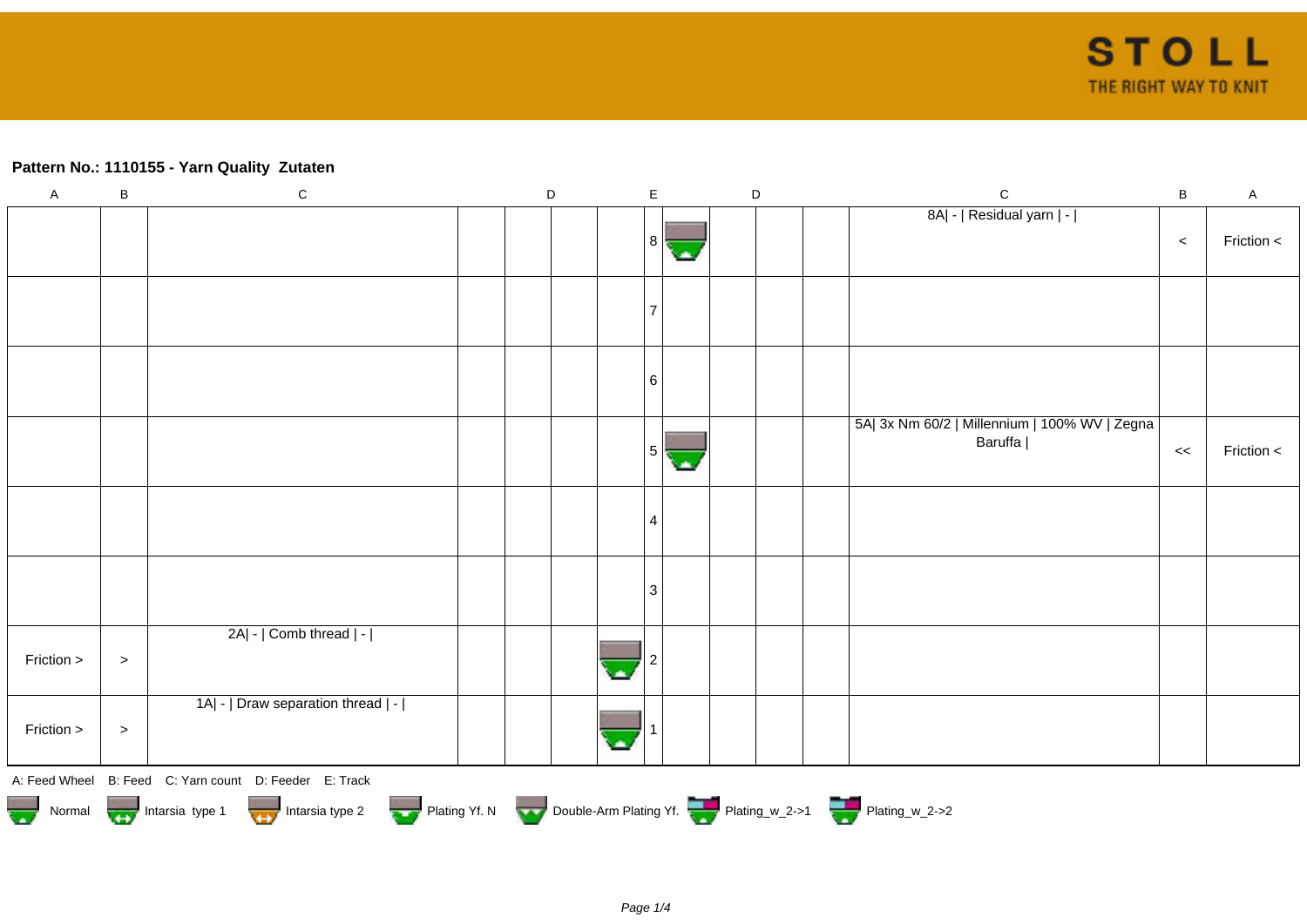## **Pattern No.: 1110155 - Yarn Quality Strickteil(e)**

| $\mathsf A$ | B      | ${\bf C}$                                                                               | $\mathsf D$ | E  | D  | $\mathsf{C}$                                                         | $\, {\bf B}$ | $\sf A$    |
|-------------|--------|-----------------------------------------------------------------------------------------|-------------|----|----|----------------------------------------------------------------------|--------------|------------|
|             |        |                                                                                         |             | 8  |    | 8A  -   Residual yarn   -                                            | $\,<$        | Friction < |
|             |        |                                                                                         |             |    |    | 7A, GREY GREEN  1x Nm 1,2   Ulisse   100%<br>WV   Sesia              | $\,<$        | Friction < |
|             |        |                                                                                         |             | 61 |    | 6A, BEIGE  2x Nm 15   Camelot   58% WM,<br>32% PA, 10% WV   Lineapiù | <<           | Friction < |
|             |        |                                                                                         |             | 5  |    | 5A, BLACK  1x Nm 2,3   Park   76% CO, 24%<br>PA   BE.MI.VA.          | $\,<$        | Friction < |
|             |        |                                                                                         |             |    |    | 4A, BRONZE  3x Nm 24   Giselle   63% VI, 37%<br>PA   Lineapiù        | <<           | Friction < |
|             |        |                                                                                         |             | 3  |    | 3A, BRONZE  3x Nm 60/2   Millennium   100%<br>WV   Zegna Baruffa     | <<           | Friction < |
| Friction >  | $\,>$  | 2A  -   Comb thread   -                                                                 |             | 2  | ω. | 2B, GREY GREEN  1x Nm 1,2   Ulisse   100%<br>WV   Sesia              | $\,<$        | Friction < |
| Friction >  | $\geq$ | 1A  -   Draw separation thread   -                                                      |             |    |    |                                                                      |              |            |
|             |        | A: Feed Wheel B: Feed C: Yarn count D: Feeder E: Track                                  |             |    |    |                                                                      |              |            |
| Normal      |        | Intarsia type 1 Intarsia type 2 Plating Yf. N Double-Arm Plating Yf. The Plating w_2->1 |             |    |    |                                                                      |              |            |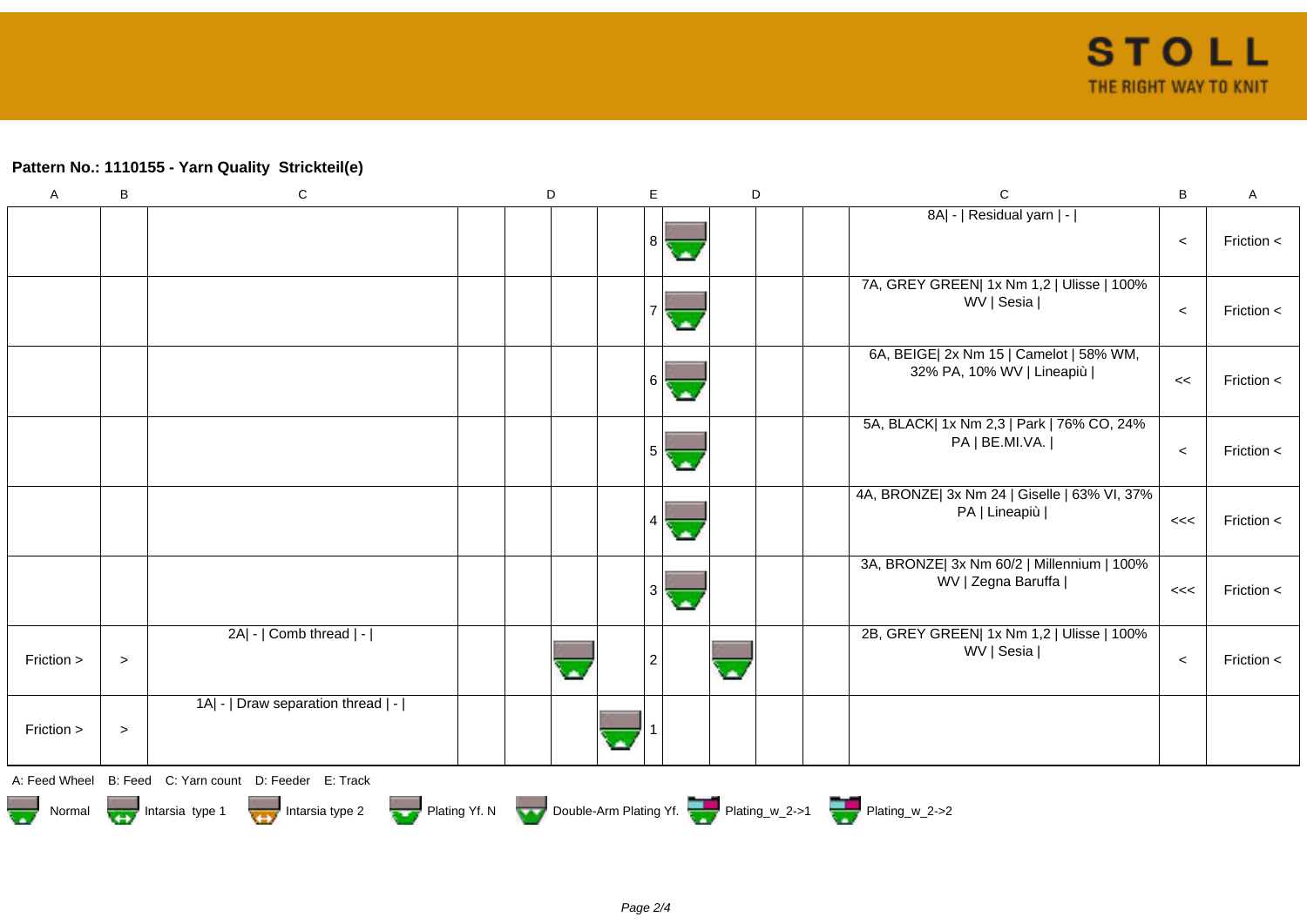## **Pattern No.: 1110155 - Yarn Quality Leibteil(e)**

| $\boldsymbol{\mathsf{A}}$ | B     | $\mathbf C$                                                                                 | D | E              | D | $\mathsf C$                                                          | $\sf B$ | A              |
|---------------------------|-------|---------------------------------------------------------------------------------------------|---|----------------|---|----------------------------------------------------------------------|---------|----------------|
|                           |       |                                                                                             |   | 8              |   | 8A  -   Residual yarn   -                                            | $\,<$   | Friction <     |
|                           |       |                                                                                             |   |                |   | 7A, GREY GREEN  1x Nm 1,2   Ulisse   100%<br>WV   Sesia              | $\,<$   | Friction <     |
|                           |       |                                                                                             |   | 6.             |   | 6A, BEIGE  2x Nm 15   Camelot   58% WM,<br>32% PA, 10% WV   Lineapiù | <<      | Friction <     |
|                           |       |                                                                                             |   |                |   | 5A, BLACK  1x Nm 2,3   Park   76% CO, 24%<br>PA   BE.MI.VA.          | $\,<$   | Friction $\lt$ |
|                           |       |                                                                                             |   |                |   | 4A, BRONZE  3x Nm 24   Giselle   63% VI, 37%<br>PA   Lineapiù        | <<      | Friction <     |
|                           |       |                                                                                             |   |                |   | 3A, BRONZE  3x Nm 60/2   Millennium   100%<br>WV   Zegna Baruffa     | <<      | Friction <     |
| Friction >                | $\,>$ | 2A  -   Comb thread   -                                                                     |   | $\overline{2}$ |   | 2B, GREY GREEN  1x Nm 1,2   Ulisse   100%<br>WV   Sesia              | $\,<$   | Friction <     |
| Friction >                | $\,>$ | 1A  -   Draw separation thread   -                                                          |   | 1              |   | 1B, BLACK  1x Nm 2,9   Airsoft   45% WV, 45%<br>PES, 10% PC   Igea   | $\prec$ | Friction $\lt$ |
| A: Feed Wheel             |       | B: Feed C: Yarn count D: Feeder E: Track                                                    |   |                |   |                                                                      |         |                |
|                           |       | Normal <b>Double-Arm Plating Yf. N</b> Double-Arm Plating Yf. N Double-Arm Plating Yf. 2->1 |   |                |   |                                                                      |         |                |